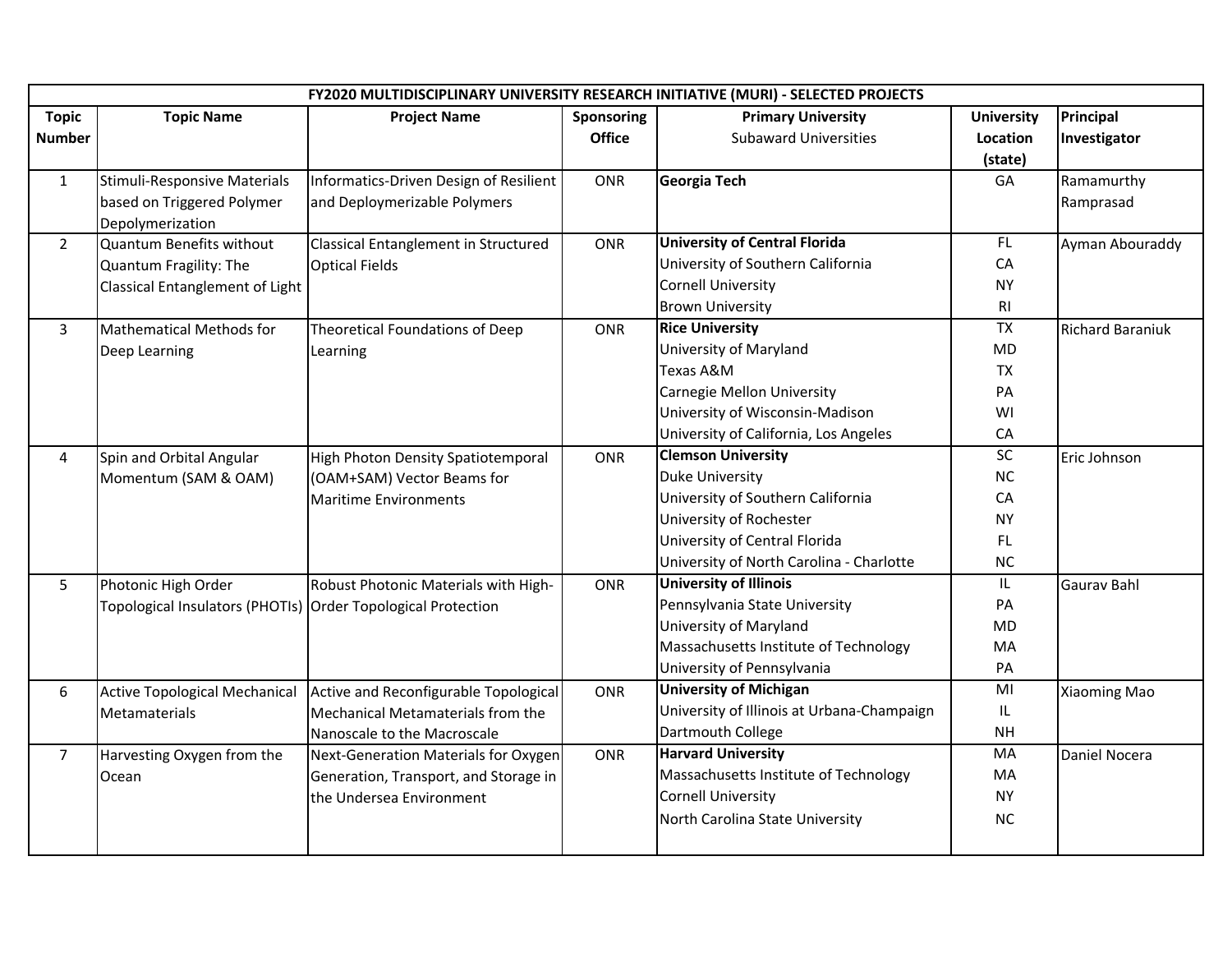| FY2020 MULTIDISCIPLINARY UNIVERSITY RESEARCH INITIATIVE (MURI) - SELECTED PROJECTS |                                 |                                                               |                   |                                             |                        |                  |
|------------------------------------------------------------------------------------|---------------------------------|---------------------------------------------------------------|-------------------|---------------------------------------------|------------------------|------------------|
| <b>Topic</b>                                                                       | <b>Topic Name</b>               | <b>Project Name</b>                                           | <b>Sponsoring</b> | <b>Primary University</b>                   | <b>University</b>      | Principal        |
| <b>Number</b>                                                                      |                                 |                                                               | <b>Office</b>     | <b>Subaward Universities</b>                | Location               | Investigator     |
|                                                                                    |                                 |                                                               |                   |                                             | (state)                |                  |
| 8                                                                                  | <b>Exploring Oxidation and</b>  | From Percolation to Passivation (P2P):                        | <b>ONR</b>        | <b>Johns Hopkins University</b>             | <b>MD</b>              | Mitra Taheri     |
|                                                                                    | Surface Phenomena of Multi-     | Multiscale Prediction and                                     |                   | University of Virginia                      | VA                     |                  |
|                                                                                    | <b>Principal Element Alloys</b> | Interrogation of Surface and                                  |                   | Northwestern University                     | IL                     |                  |
|                                                                                    |                                 | Oxidation Phenomena in Multi-                                 |                   | Arizona State University                    | AZ                     |                  |
|                                                                                    |                                 | Principle Element Alloys                                      |                   |                                             |                        |                  |
| 9                                                                                  | The Physics of High-Speed       | Particulate and Precipitation Effects                         | <b>ONR</b>        | <b>University of Minnesota</b>              | <b>MN</b>              | Thomas           |
|                                                                                    | Multiphase-flow / Material      | on High-speed Flight Vehicles                                 |                   | University of Maryland College Park         | MD.                    | Schwartzentruber |
|                                                                                    | Interactions                    |                                                               |                   | Stevens Institute of Technology             | <b>NJ</b>              |                  |
|                                                                                    |                                 |                                                               |                   | University of Hawaii                        | $\mathsf{H}\mathsf{I}$ |                  |
| 10                                                                                 | <b>Combining Disparate</b>      | Integrated Foundations of Sensing,                            | <b>ONR</b>        | <b>Dartmouth College</b>                    | <b>NH</b>              | Anne Gelb        |
|                                                                                    | Environmental Data Into a       | Modeling, and Data Assimilation for                           |                   | Massachusetts Institute of Technology       | MA                     |                  |
|                                                                                    | <b>Common Framework</b>         | Sea Ice Prediction                                            |                   | Arizona State University                    | AZ                     |                  |
| 11                                                                                 | <b>Adaptive and Adversarial</b> | Robust Concept Learning and Lifelong                          | ARO               | <b>University of Pennsylvania</b>           | PA                     | Insup Lee        |
|                                                                                    | <b>Machine Learning</b>         | Adaptation against Adversarial                                |                   | Children's Hospital of Philadelphia         | PA                     |                  |
|                                                                                    |                                 | Attacks                                                       |                   |                                             |                        |                  |
| 12                                                                                 | Axion Electrodynamics beyond    | Implementation of axion                                       | ARO               | <b>Johns Hopkins University</b>             | MD                     | Norman Peter     |
|                                                                                    | <b>Maxwell's Equations</b>      | electrodynamics in topological films                          |                   | University of Illinois at Urbana-Champaign  | IL                     | Armitage         |
|                                                                                    |                                 | and devices                                                   |                   | North Carolina State University             | <b>NC</b>              |                  |
|                                                                                    |                                 |                                                               |                   | Rutgers, The State University of New Jersey | NJ                     |                  |
|                                                                                    |                                 |                                                               |                   | University of California, Santa Barbara     | CA                     |                  |
|                                                                                    |                                 |                                                               |                   | University of California, Los Angeles       | CA                     |                  |
|                                                                                    |                                 |                                                               |                   | University of Pennsylvania                  | PA                     |                  |
| 13                                                                                 | Engineering Endosymbionts to    | Endosymbiont Control and                                      | <b>ARO</b>        | <b>University of Texas at Austin</b>        | <b>TX</b>              | Jeffrey Barrick  |
|                                                                                    | <b>Produce Novel Functional</b> | <b>Enhancement of Leafhopper</b>                              |                   | Northwestern University                     | IL                     |                  |
|                                                                                    | Materials                       | <b>Brochosomes</b>                                            |                   | University of Illinois at Urbana-Champaign  | IL.                    |                  |
| 14                                                                                 |                                 | Information Exchange Network A Multimodal Approach to Network | <b>ARO</b>        | <b>University of Illinois</b>               | IL.                    | Cedric Langbort  |
|                                                                                    | Dynamics                        | <b>Information Dynamics</b>                                   |                   | <b>Stanford University</b>                  | CA                     |                  |
| 15                                                                                 | Mathematical Intelligence:      | <b>Toward Mathematical Intelligence</b>                       | ARO               | <b>Harvard University</b>                   | MA                     | Arthur Jaffe     |
|                                                                                    | Machines with More              | and Certifiable Automated Reasoning:                          |                   | Johns Hopkins University                    | <b>MD</b>              |                  |
|                                                                                    | <b>Fundamental Capabilities</b> | From Theoretical Foundations to                               |                   | University of California, Santa Barbara     | CA                     |                  |
|                                                                                    |                                 | <b>Experimental Realization</b>                               |                   |                                             |                        |                  |
|                                                                                    |                                 |                                                               |                   |                                             |                        |                  |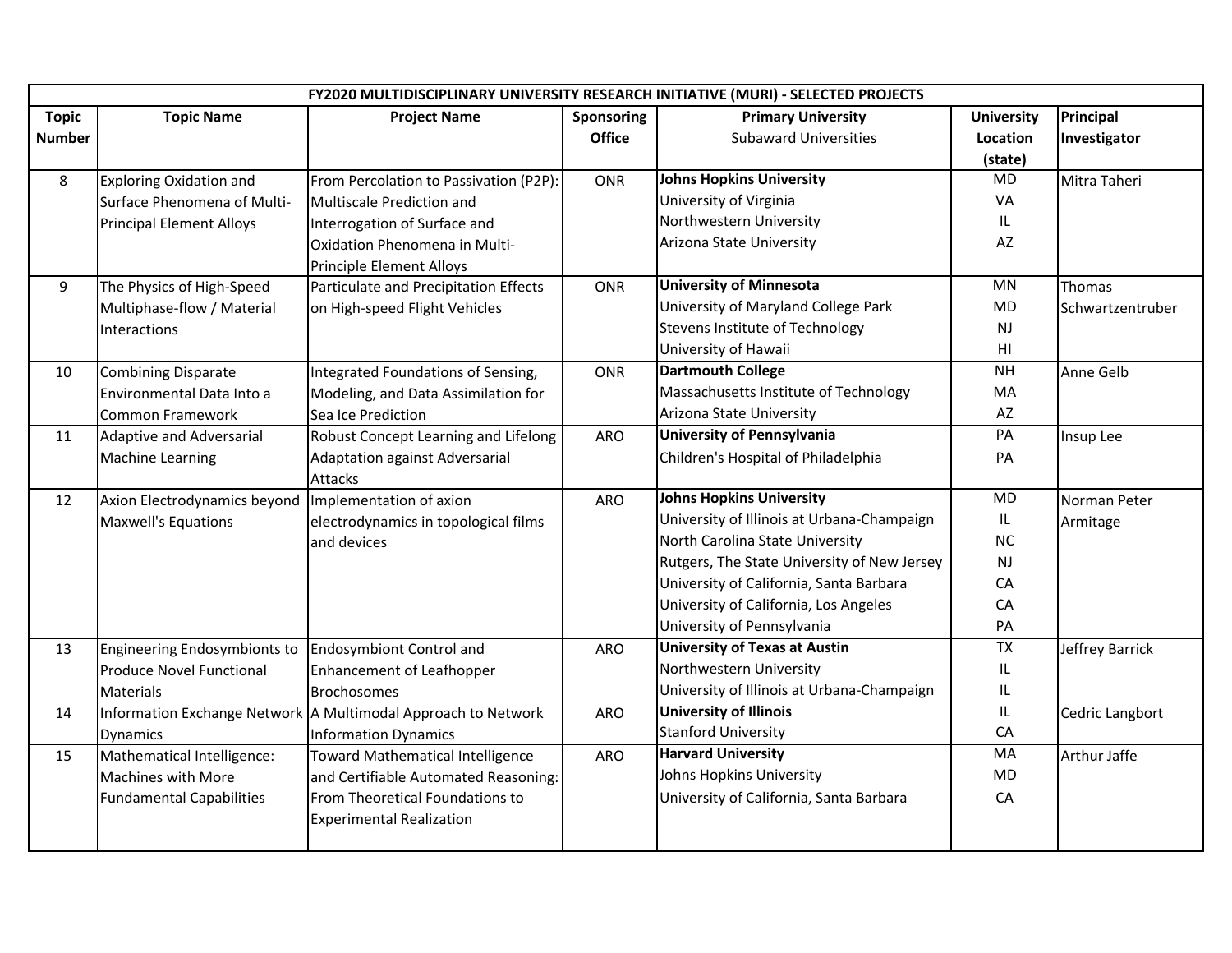|               | FY2020 MULTIDISCIPLINARY UNIVERSITY RESEARCH INITIATIVE (MURI) - SELECTED PROJECTS |                                                            |               |                                              |                   |                     |
|---------------|------------------------------------------------------------------------------------|------------------------------------------------------------|---------------|----------------------------------------------|-------------------|---------------------|
| <b>Topic</b>  | <b>Topic Name</b>                                                                  | <b>Project Name</b>                                        | Sponsoring    | <b>Primary University</b>                    | <b>University</b> | Principal           |
| <b>Number</b> |                                                                                    |                                                            | <b>Office</b> | <b>Subaward Universities</b>                 | Location          | Investigator        |
|               |                                                                                    |                                                            |               |                                              | (state)           |                     |
| 16            |                                                                                    | Quantum State Engineering for Robust Entanglement-Enhanced | <b>ARO</b>    | <b>Stanford University</b>                   | CA                | Monika Schleier-    |
|               | <b>Enhanced Metrology</b>                                                          | Metrology with Atoms and Solid-State                       |               | California Institute of Technology           | CA                | Smith               |
|               |                                                                                    | Spins                                                      |               | University of California, Santa Barbara      | CA                |                     |
|               |                                                                                    |                                                            |               | University of Chicago                        | IL.               |                     |
|               |                                                                                    |                                                            |               | University of California, Berkeley           | CA                |                     |
| 17            | Solution Electrochemistry                                                          | Plasma Driven Solution                                     | <b>ARO</b>    | <b>University of Minnesota - Minneapolis</b> | MN                | Peter Bruggeman     |
|               | without Electrodes                                                                 | Electrochemistry                                           |               | University of Michigan                       | MI                |                     |
|               |                                                                                    |                                                            |               | Northwestern University                      | IL.               |                     |
| 18            | Stimuli-Responsive Mechanical                                                      | Triggering Outstanding Properties via                      | <b>ARO</b>    | <b>University of California, San Diego</b>   | CA                | Nicholas Boechler   |
|               | Metamaterials                                                                      | <b>Mechanical Adaptive Topologies</b>                      |               | University of Wisconsin - Madison            | WI                |                     |
|               |                                                                                    | (TOPMAT): Towards Dynamically Self-                        |               | <b>Duke University</b>                       | <b>NC</b>         |                     |
|               |                                                                                    | Amplifying Omniphoric Multiscale                           |               | University of Chicago                        | IL.               |                     |
|               |                                                                                    | Metamaterials                                              |               | University of Michigan                       | MI                |                     |
| 19            | Machine Learning and Physics-                                                      | Learning and Meta-Learning of Partial                      | <b>AFOSR</b>  | <b>Brown University</b>                      | R <sub>l</sub>    | George Em           |
|               | <b>Based Modeling and</b>                                                          | Differential Equations via Physics-                        |               | <b>Stanford University</b>                   | CA                | Karniadakis         |
|               | Simulation                                                                         | Informed Neural Networks: Theory,                          |               | California Institute of Technology           | CA                |                     |
|               |                                                                                    | Algorithms, and Applications                               |               | University of Utah                           | UT                |                     |
| 20            | <b>Fundamental Design Principles</b>                                               | Uncovering and applying the                                | <b>AFOSR</b>  | <b>Princeton University</b>                  | NJ                | Clifford Brangwynne |
|               | for Engineering Orthogonal                                                         | interfacial design principles of                           |               | <b>Duke University</b>                       | <b>NC</b>         |                     |
|               | Liquid-Liquid Phase                                                                | multiphasic natural and synthetic                          |               | University of North Carolina - Chapel Hill   | NC                |                     |
|               | Separations in Living Cells                                                        | organelles                                                 |               | Washington University in St. Louis           | <b>MO</b>         |                     |
| 21            | Modeling, Prediction, and                                                          | ANSRE: ANalysis and Synthesis of                           | <b>AFOSR</b>  | <b>Stanford University</b>                   | CA                | Jose Blanchet       |
|               | Mitigation of Rare and Extreme Rare Events                                         |                                                            |               | University of Maryland, College Park         | <b>MD</b>         |                     |
|               | Events in Complex Physical                                                         |                                                            |               | Massachusetts Institute of Technology        | MA                |                     |
|               | Systems                                                                            |                                                            |               | <b>Harvard University</b>                    | MA                |                     |
|               |                                                                                    |                                                            |               | <b>Duke University</b>                       | <b>NC</b>         |                     |
| 22            | Fundamental Limits of                                                              | <b>Exploration of Fundamental Limits to</b>                | <b>AFOSR</b>  | <b>University of New Mexico</b>              | <b>NM</b>         | Edl Schamiloglu     |
|               | Controllable Waveform                                                              | High Power Electromagnetic                                 |               | University of Michigan                       | MI                |                     |
|               | Diversity at High Power                                                            | Amplification                                              |               | University of California, Irvine             | CA                |                     |
|               |                                                                                    |                                                            |               | Michigan State University                    | MI                |                     |
|               |                                                                                    |                                                            |               | University of Maryland                       | MD                |                     |
|               |                                                                                    |                                                            |               |                                              |                   |                     |